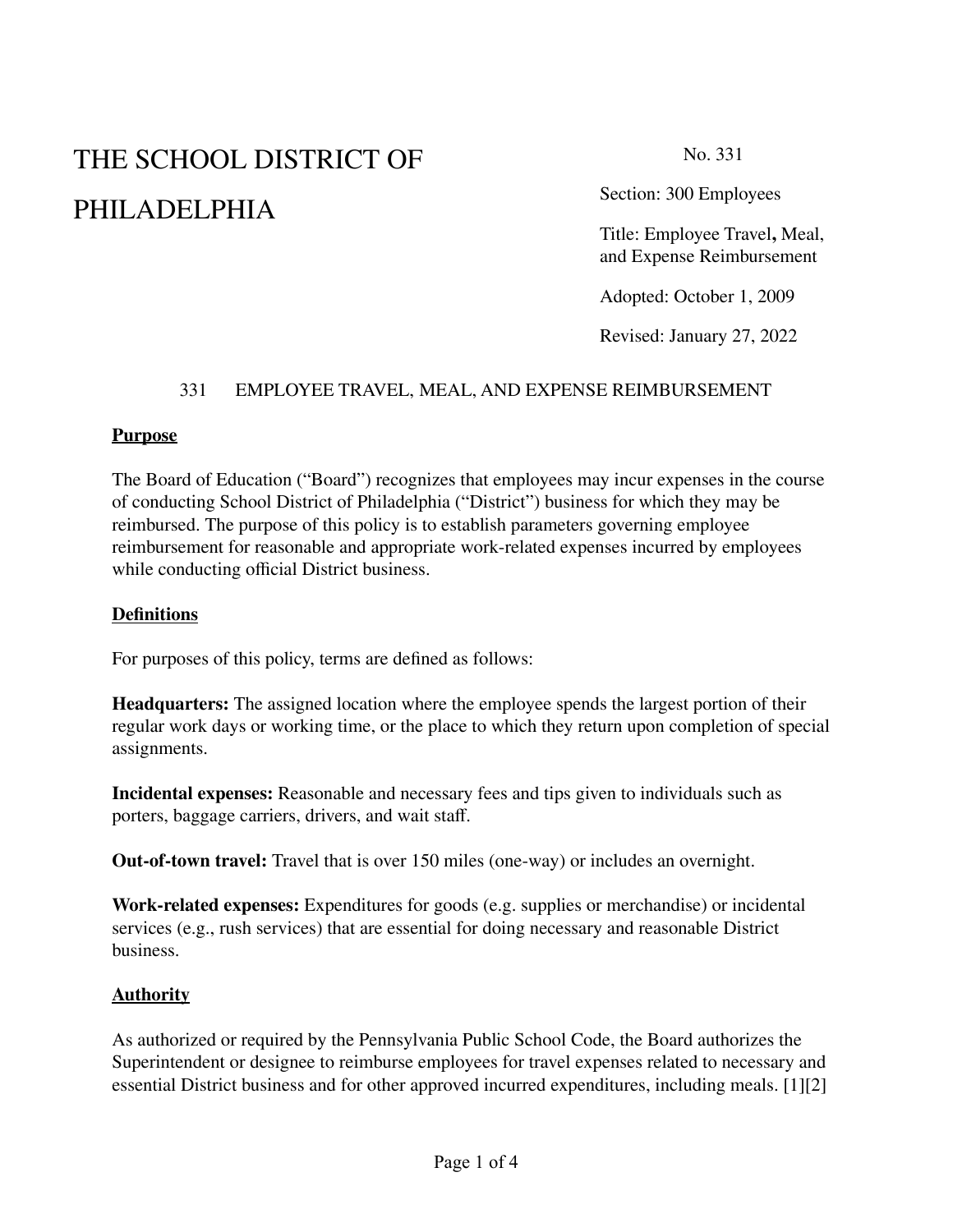## **Delegation of Responsibility**

The Board directs the Superintendent or their designee, through the Office of the Chief Financial Officer ("CFO"), to develop administrative procedures for approval and reimbursement of authorized expenses that include, but are not limited to, the following:

- 1. Requirement for employees to provide adequate documentation of expenses and
- 2. A process for determining when an expense is necessary and reasonable.

Administrators at the level of Director/Principal have initial approval authority for expenditures, which they must submit to the appropriate Chief or Assistant Superintendent for review and final approval in accordance with the administrative procedures to this policy. Out-of-town travel for school-based staff must also be approved by the Chief of Schools. Grant expenditures require approval by the Office of Grant Compliance and Fiscal Services.

## **Mandatory Regulatory Procedures**

#### Reimbursable Expenses

Actual, necessary, and reasonable expenses shall be reimbursed to an employee if approval has been obtained in advance in accordance with this policy and administrative procedures. [1]

Employees should not regard the employee reimbursement process as an alternative means to purchase merchandise (goods) or incidental services out of the scope of the District's Procurement and Accounts Payable processes. Employees may only be reimbursed for work-related expenses that are regarded as a necessity and reasonable to do official District business. While work-related expenditures are reimbursable, every effort must be made to use the District's Procurement and Accounts Payable processes before incurring expenses outside that process.

## *Travel Expenses*

Employees may be reimbursed for travel expenses incurred while traveling on official District business. Travel expenses can include expenditures for conferences, business meetings, or training sessions as well as commuting to multiple work locations (from one work location to another work location between schools and offices), but does not include travel between the employee's home and the employee's headquarters. Travel expenses can also include lodging, personal automobile mileage, ground transportation, meals, and incidentals.

Employees may seek a travel advance prior to traveling out-of-town for the sole purpose of defraying the expenses incurred while traveling on District business.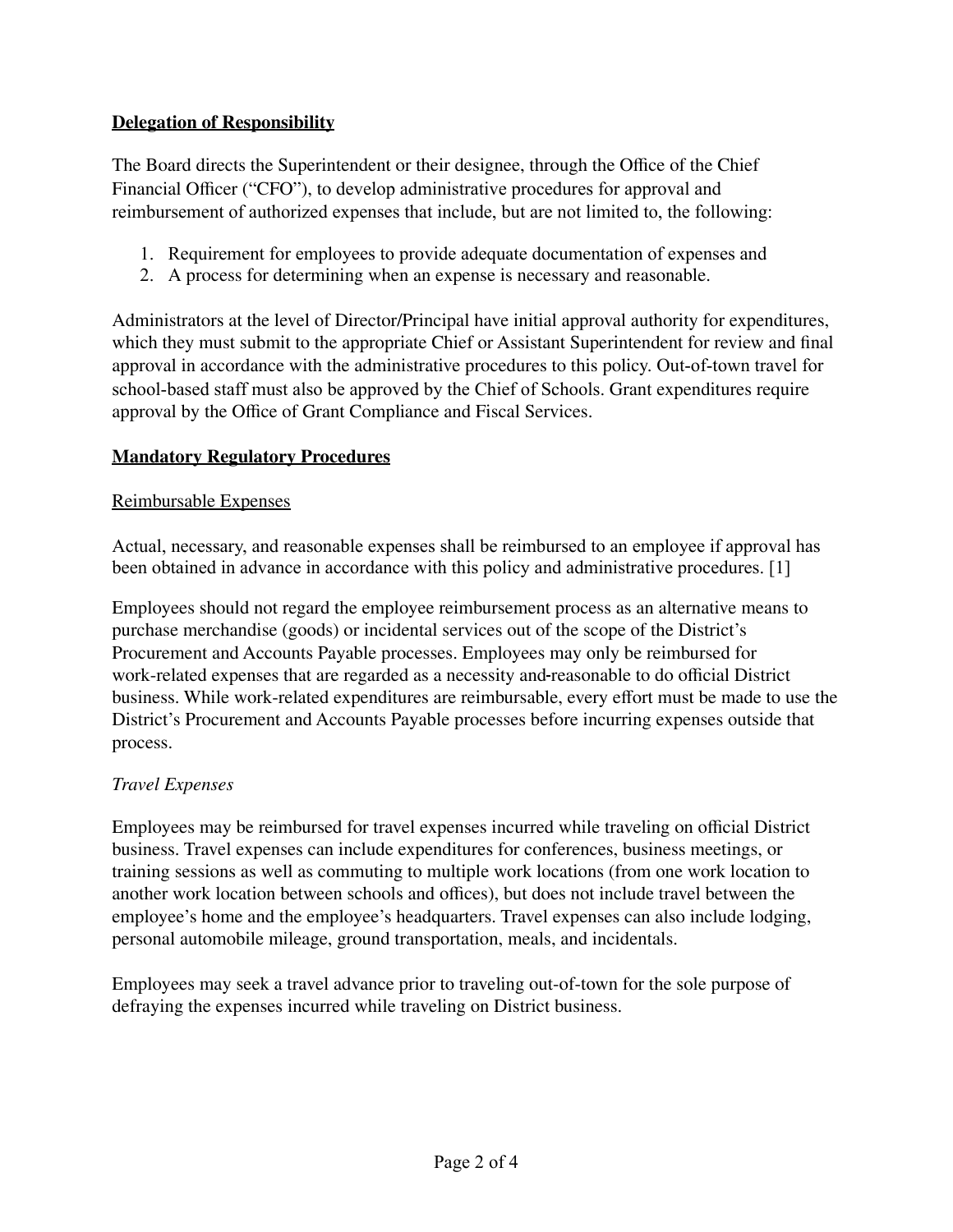## **Conferences**

Employees who seek reimbursement for conference attendance shall choose virtual conference attendance, if that is available, or choose the most local location for in-person attendance if virtual attendance is not an option. Reimbursement for in-person attendance when a virtual or more local option exists will only be available after an Exception to the Policy form has been approved. [3]

If multiple employees need to attend an in-person only conference or other learning opportunity, managers should pursue alternatives of having the session held at a District facility or identify local conferences before out of town on-site travel is authorized.

## *Meal Expenses*

Outside entities that wish to provide meals or refreshments for District personnel or functions may do so but must pay the food vendor directly and such occurrences must not violate applicable law or the Employee Code of Conduct. [4][5]

## **Allowable Meal Expenses**

Generally, the District will not purchase or reimburse the cost of meals or refreshments of any kind except only in reasonable amounts based on the standard federal meal allowance guidelines related to the limited circumstances set forth below and only if funds are available in the appropriate budget: [6]

- A. Meals provided to District employees during emergency situations (e.g., major fire/water emergencies, natural disasters, etc.).
- B. Grant-funded meals and refreshments where the provision of such is specifically provided for in the grant agreement (such as Title I parental involvement meetings).
- C. Meals incurred on official out-of-town District business provided such out-of-town travel has been approved in advance in accordance with this policy and administrative procedures.
- D. Limited instances necessitated by business circumstances subject to the express advance written approval of the CFO for reasons other than those set forth above.

## **Ineligible Meal Expenses**

None of the following expenses shall or will be paid for or reimbursed by the District:

- A. Meals for District employees not specifically identified as an allowable meal expense;
- B. Liquor (including beer or wine);
- C. Meals for family or guests not specifically identified as an allowable meal expense; and
- D. Any other unapproved expenditure for meals, entertainment, or related purposes.